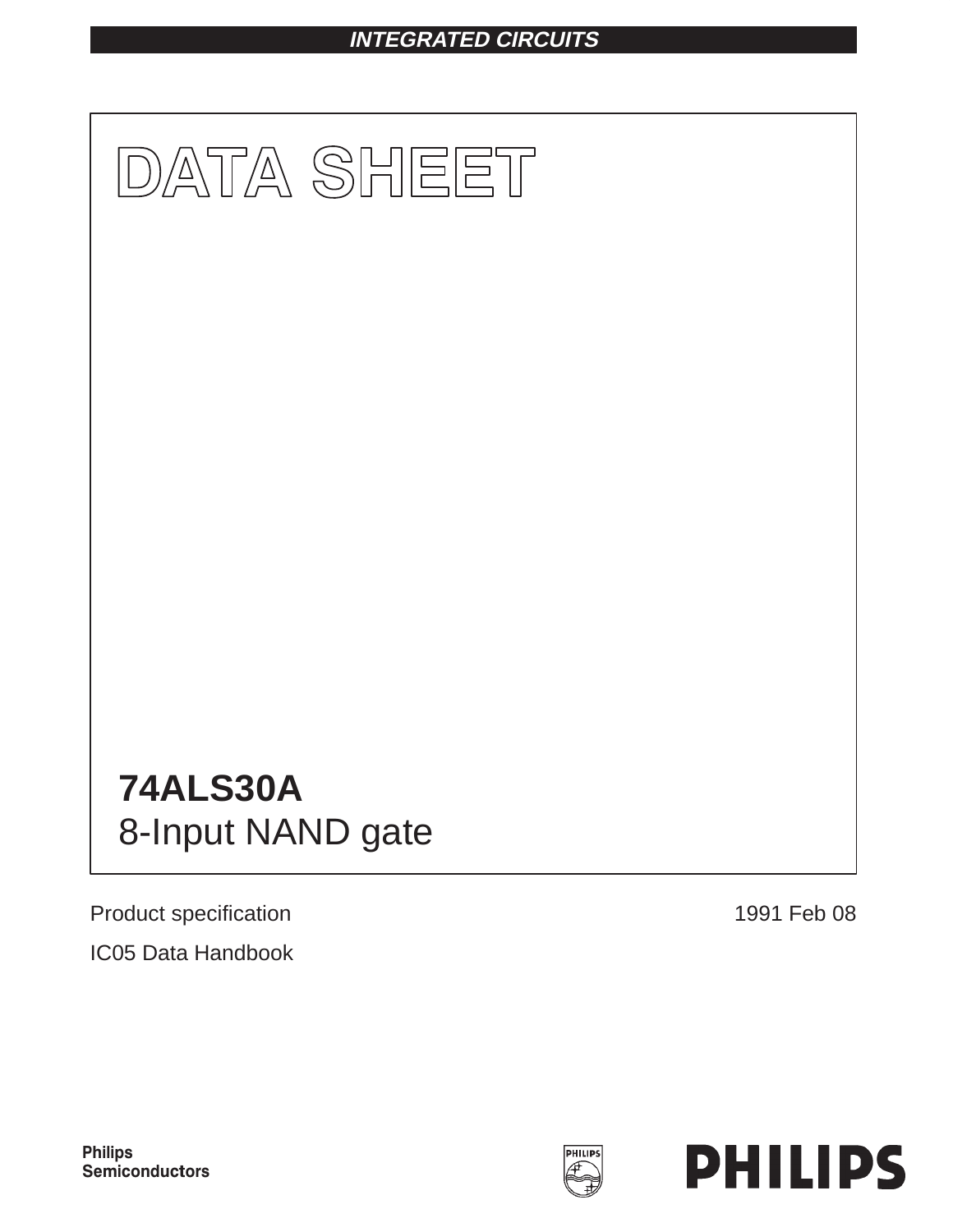| <b>TYPE</b> | <b>TYPICAL</b><br><b>PROPAGATION DELAY</b> | <b>TYPICAL</b><br><b>SUPPLY CURRENT</b><br>(TOTAL) |
|-------------|--------------------------------------------|----------------------------------------------------|
| 74ALS30A    | 5.0 <sub>ns</sub>                          | 0.5mA                                              |

## **ORDERING INFORMATION**

|                    | <b>ORDER CODE</b>                                                               | <b>DRAWING</b><br><b>NUMBER</b> |  |
|--------------------|---------------------------------------------------------------------------------|---------------------------------|--|
| <b>DESCRIPTION</b> | <b>COMMERCIAL RANGE</b><br>$V_{CC} = 5V \pm 10\%,$<br>$T_{amb} = 0$ °C to +70°C |                                 |  |
| 14-pin plastic DIP | 74ALS30AN                                                                       | SOT27-1                         |  |
| 14-pin plastic SO  | 74ALS30AD                                                                       | SOT108-1                        |  |



# **INPUT AND OUTPUT LOADING AND FAN-OUT TABLE**

| <b>PINS</b> | <b>DESCRIPTION</b> | 74ALS (U.L.)<br><b>HIGH/LOW</b> | <b>LOAD VALUE</b><br><b>HIGH/LOW</b> |  |  |  |
|-------------|--------------------|---------------------------------|--------------------------------------|--|--|--|
| $A-H$       | Data inputs        | 1.0/1.0                         | 20uA/0.1mA                           |  |  |  |
|             | Data output        | 20/80                           | $0.4$ m $A/8$ m $A$                  |  |  |  |
|             |                    |                                 |                                      |  |  |  |

**NOTE:** One (1.0) ALS unit load is defined as: 20µA in the High state and 0.1mA in the Low state.

# **LOGIC SYMBOL**



# **LOGIC DIAGRAM**



# **IEC/IEEE SYMBOL**



# **FUNCTION TABLE**

|   | <b>INPUTS</b> |   |   |   |   |   |   | <b>OUTPUT</b> |
|---|---------------|---|---|---|---|---|---|---------------|
| A | B             | C | D | E | F | G | н | Y             |
| Н | Н             | Н | н | Н | Н | Н | Н |               |
| L | X             | X | X | X | X | X | X | Н             |
| X |               | X | X | Χ | X | X | X | Н             |
| X | X             | L | X | Χ | X | X | X | Н             |
| X | X             | X |   | Χ | X | X | X | Н             |
| X | X             | X | X | L | X | X | X | Н             |
| X | X             | X | X | Χ | L | X | X | Н             |
| X | X             | X | X | Χ | X |   | X | Н             |
| Χ | X             | Χ | X | Χ | X | X |   | Н             |

 $H =$  High voltage level

 $L = Low voltage level$ 

 $X = Don't care$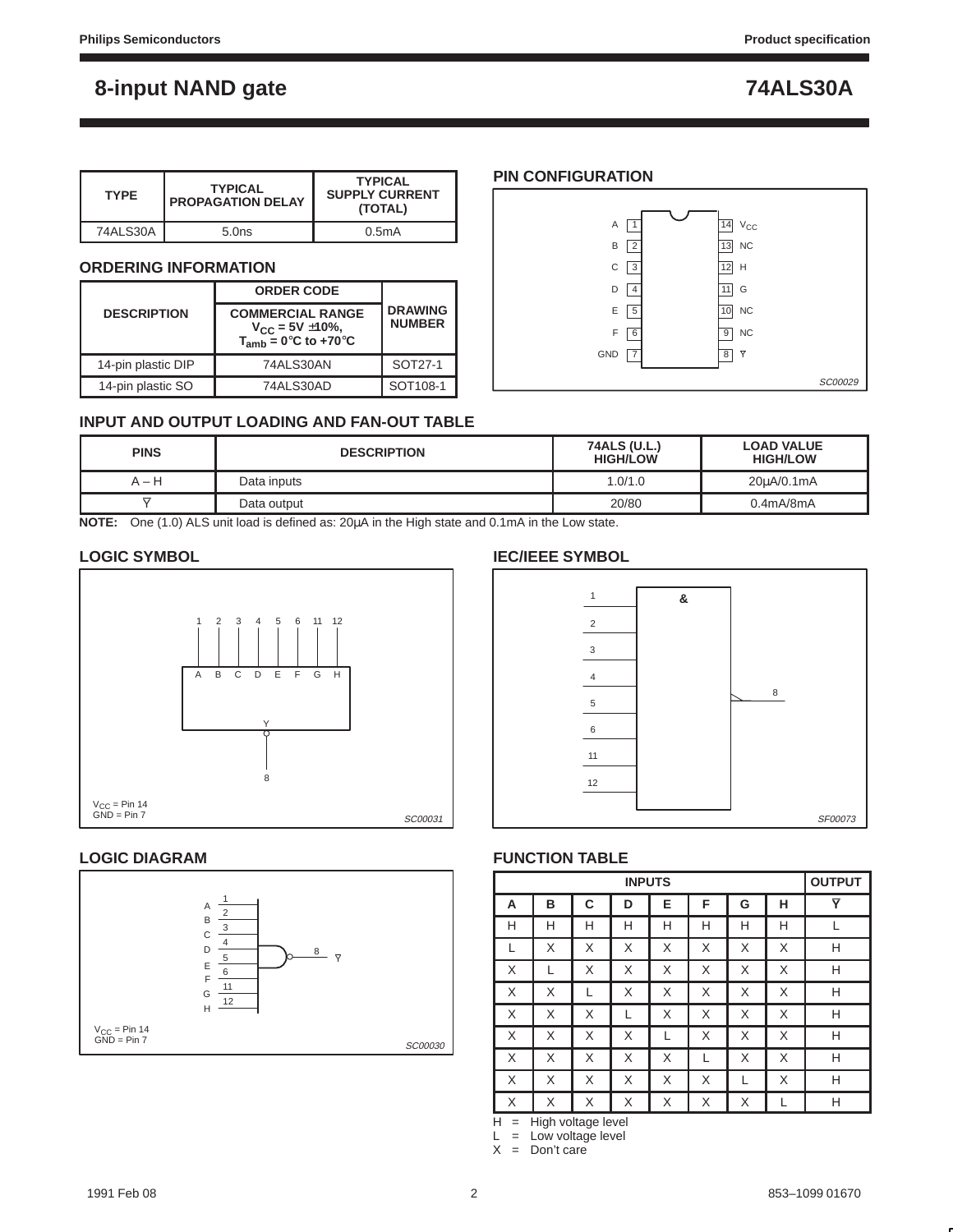### **ABSOLUTE MAXIMUM RATINGS**

(Operation beyond the limit set forth in this table may impair the useful life of the device. Unless otherwise noted these limits are over the operating free-air temperature range.)

| <b>SYMBOL</b>    | <b>PARAMETER</b>                                    | <b>RATING</b>             | <b>UNIT</b> |  |
|------------------|-----------------------------------------------------|---------------------------|-------------|--|
| $V_{\rm CC}$     | Supply voltage                                      | $-0.5$ to $+7.0$          |             |  |
| $V_{IN}$         | Input voltage                                       | $-0.5$ to $+7.0$          |             |  |
| <sup>I</sup> IN  | Input current                                       | $-30$ to $+5$             | mA          |  |
| <b>VOUT</b>      | Voltage applied to output in High output state      | $-0.5$ to $V_{\text{CC}}$ |             |  |
| $I_{\text{OUT}}$ | Current applied to output in Low output state<br>16 |                           |             |  |
| $T_{amb}$        | Operating free-air temperature range<br>0 to $+70$  |                           |             |  |
| $T_{\text{stg}}$ | Storage temperature range                           | $-65$ to $+150$           | $^{\circ}C$ |  |

# **RECOMMENDED OPERATING CONDITIONS**

| <b>SYMBOL</b>   | <b>PARAMETER</b>                     |            | <b>UNIT</b> |            |              |
|-----------------|--------------------------------------|------------|-------------|------------|--------------|
|                 |                                      | <b>MIN</b> | <b>NOM</b>  | <b>MAX</b> |              |
| $V_{\rm CC}$    | Supply voltage                       | 4.5        | 5.0         | 5.5        | $\vee$       |
| $V_{\text{IH}}$ | High-level input voltage             |            |             |            | $\vee$       |
| $V_{IL}$        | Low-level input voltage              |            |             | 0.8        | $\vee$       |
| $I_{lk}$        | Input clamp current                  |            |             | $-18$      | mA           |
| $I_{OH}$        | High-level output current            |            |             | $-0.4$     | mA           |
| $I_{OL}$        | Low-level output current             |            |             | 8          | mA           |
| $T_{amb}$       | Operating free-air temperature range | $\Omega$   |             | $+70$      | $^{\circ}$ C |

# **DC ELECTRICAL CHARACTERISTICS**

(Over recommended operating free-air temperature range unless otherwise noted.)

| <b>SYMBOL</b><br><b>PARAMETER</b> |                                                               |  | <b>TEST CONDITIONS1</b>                                             |                    | <b>LIMITS</b>    |            |        | <b>UNIT</b> |
|-----------------------------------|---------------------------------------------------------------|--|---------------------------------------------------------------------|--------------------|------------------|------------|--------|-------------|
|                                   |                                                               |  |                                                                     | <b>MIN</b>         | TYP <sup>2</sup> | <b>MAX</b> |        |             |
| $V_{OH}$                          | High-level output voltage                                     |  | $V_{C}t_{10}\%$ , $V_{II}$ = MAX, $V_{IH}$ = MIN, $I_{OH}$ = -0.4mA |                    | $V_{\rm CC}$ – 2 |            |        | V           |
|                                   | Low-level output voltage                                      |  | $V_{CC}$ = MIN, $V_{IL}$ = MAX,                                     | $I_{\Omega} = 4mA$ |                  | 0.25       | 0.40   | V           |
| $V_{OL}$                          |                                                               |  | $V_{IH} = MIN$                                                      | $I_{\Omega}$ = 8mA |                  | 0.35       | 0.50   | V           |
| $V_{\text{IK}}$                   | Input clamp voltage                                           |  | $V_{CC} = MIN, I_1 = I_{IK}$                                        |                    |                  | $-0.73$    | $-1.5$ | V           |
| h.                                | Input current at maximum input voltage                        |  | $V_{\text{CC}} = \text{MAX}, V_{\text{I}} = 7.0V$                   |                    |                  |            | 0.1    | mA          |
| Īщ                                | High-level input current                                      |  | $V_{CC}$ = MAX, $V_1$ = 2.7V                                        |                    |                  |            | 20     | μA          |
| Чı.                               | Low-level input current                                       |  | $V_{CC}$ = MAX, $V_1$ = 0.5V                                        |                    |                  |            | $-0.1$ | mA          |
| $I_{\rm O}$                       | Output current <sup>3</sup>                                   |  | $V_{\text{CC}}$ = MAX, $V_{\text{O}}$ = 2.25V                       |                    | $-30$            |            | $-112$ | mA          |
|                                   | ICCH<br>Supply current (total)<br>$_{\rm lcc}$<br><b>ICCL</b> |  |                                                                     | $V_1 = 0V$         |                  | 0.20       | 0.36   | mA          |
|                                   |                                                               |  | $V_{CC} = MAX$                                                      | $V_1 = 4.5V$       |                  | 0.64       | 0.9    | mA          |

### **NOTES:**

2. All typical values are at  $V_{CC} = 5V$ ,  $T_{amb} = 25^{\circ}C$ .

3. The output conditions have been chosen to produce a current that closely approximate one half of the true short–circuit output current, I<sub>OS</sub>.

<sup>1.</sup> For conditions shown as MIN or MAX, use the appropriate value specified under recommended operating conditions for the applicable type.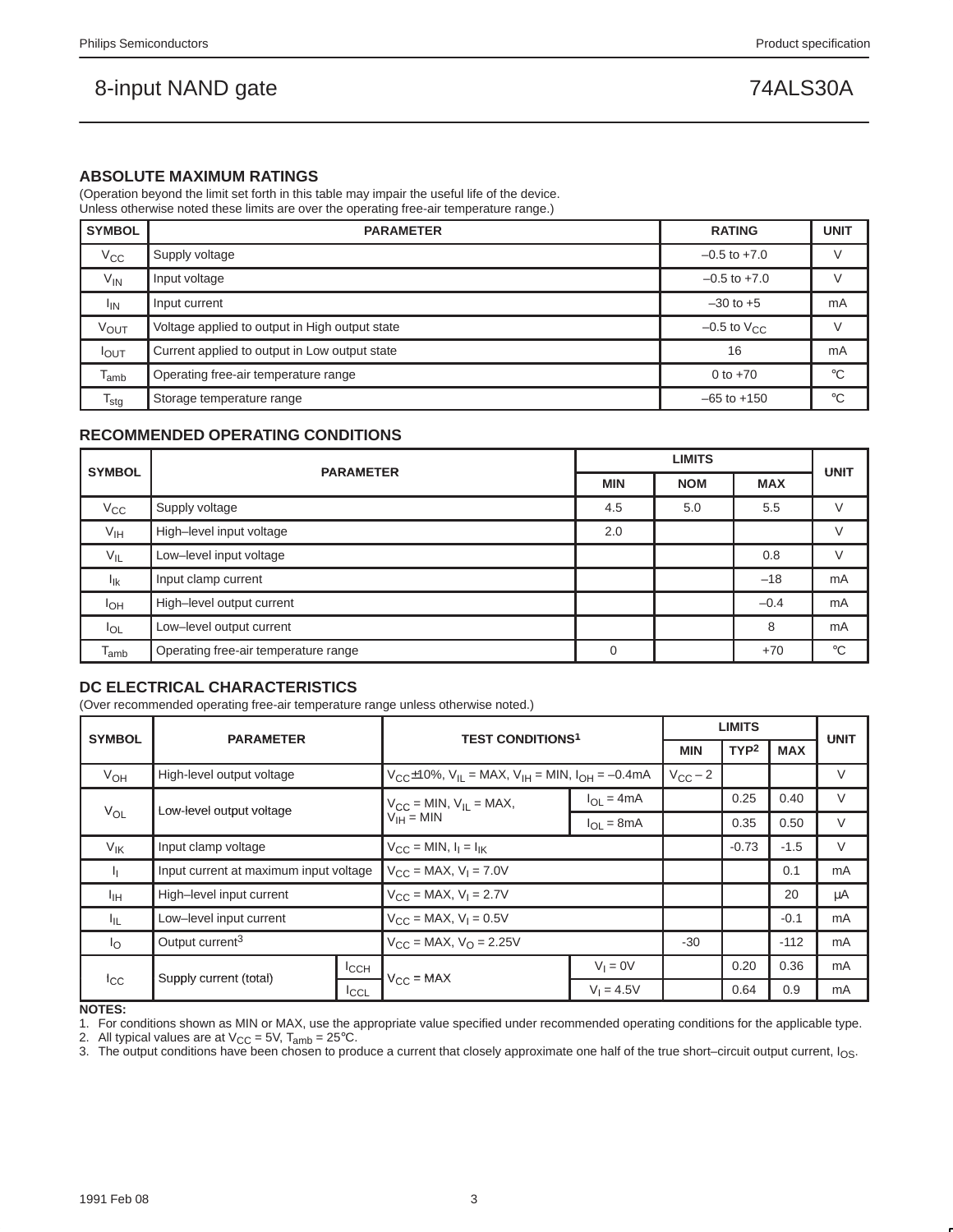# **AC ELECTRICAL CHARACTERISTICS**

|                                      |                                                                |                       | <b>LIMITS</b>                                                                                    |             |    |
|--------------------------------------|----------------------------------------------------------------|-----------------------|--------------------------------------------------------------------------------------------------|-------------|----|
| <b>SYMBOL</b>                        | <b>PARAMETER</b>                                               | <b>TEST CONDITION</b> | $T_{amb} = 0$ °C to +70°C<br>$V_{\rm CC}$ = +5.0V $\pm$ 10%<br>$C_{L} = 50pF, R_{L} = 500\Omega$ | <b>UNIT</b> |    |
|                                      |                                                                |                       | <b>MIN</b>                                                                                       | <b>MAX</b>  |    |
| t <sub>PLH</sub><br>t <sub>PHL</sub> | Propagation delay<br>A, B, C, D, E, F, G, H to $n\overline{Y}$ | Waveform 1            | 2.0<br>3.0                                                                                       | 8.0<br>10.0 | ns |

# **AC WAVEFORMS**

For all waveforms,  $V_M = 1.3V$ .



**Waveform 1. Propagation Delay for Data to Output**

# **TEST CIRCUIT AND WAVEFORMS**

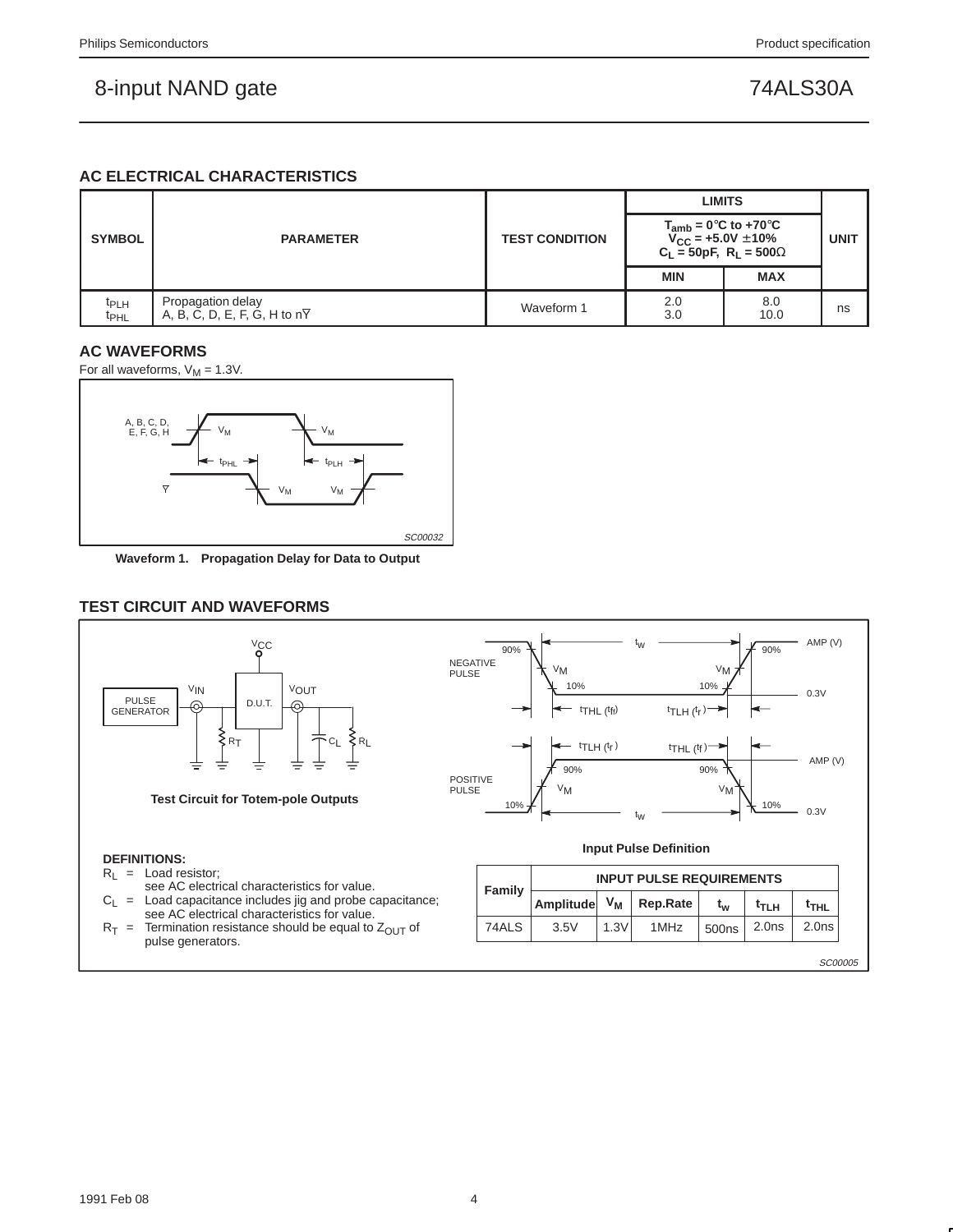seating plane

 $-Z$ 

**DIP14: plastic dual in-line package; 14 leads (300 mil) SOT27-1**

e

pin 1 index



 $A_1$ 

H⊕∣w®

F

 $\mathsf{b}_1$ 



1. Plastic or metal protrusions of 0.25 mm maximum per side are not included.

| <b>OUTLINE</b> |            | <b>REFERENCES</b> | <b>EUROPEAN</b> | <b>ISSUE DATE</b> |                   |                                   |
|----------------|------------|-------------------|-----------------|-------------------|-------------------|-----------------------------------|
| <b>VERSION</b> | <b>IEC</b> | <b>JEDEC</b>      | <b>EIAJ</b>     |                   | <b>PROJECTION</b> |                                   |
| SOT27-1        | 050G04     | <b>MO-001AA</b>   |                 |                   |                   | $-92 - 11 - 17$<br>$95 - 03 - 11$ |

 $M_{\text{E}}$ 

Ш

 $(e_1)$  $M_{\rm H}$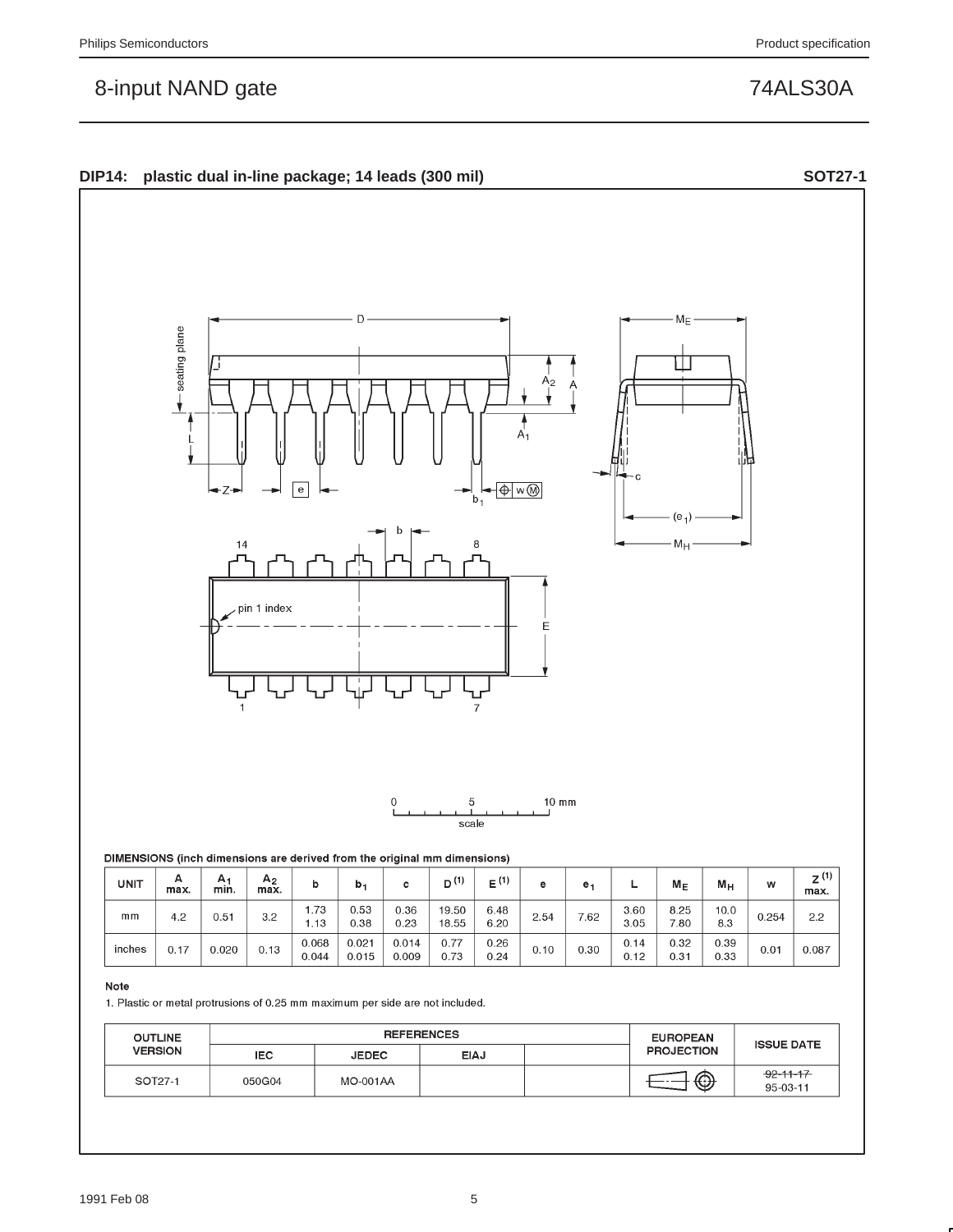

1. Plastic or metal protrusions of 0.15 mm maximum per side are not included.

| <b>OUTLINE</b> |            | <b>REFERENCES</b> | <b>EUROPEAN</b> |  |                   |                            |
|----------------|------------|-------------------|-----------------|--|-------------------|----------------------------|
| <b>VERSION</b> | <b>IEC</b> | <b>JEDEC</b>      | <b>EIAJ</b>     |  | <b>PROJECTION</b> | <b>ISSUE DATE</b>          |
| SOT108-1       | 076E06S    | <b>MS-012AB</b>   |                 |  | ⊕                 | $91 - 08 - 13$<br>95-01-23 |